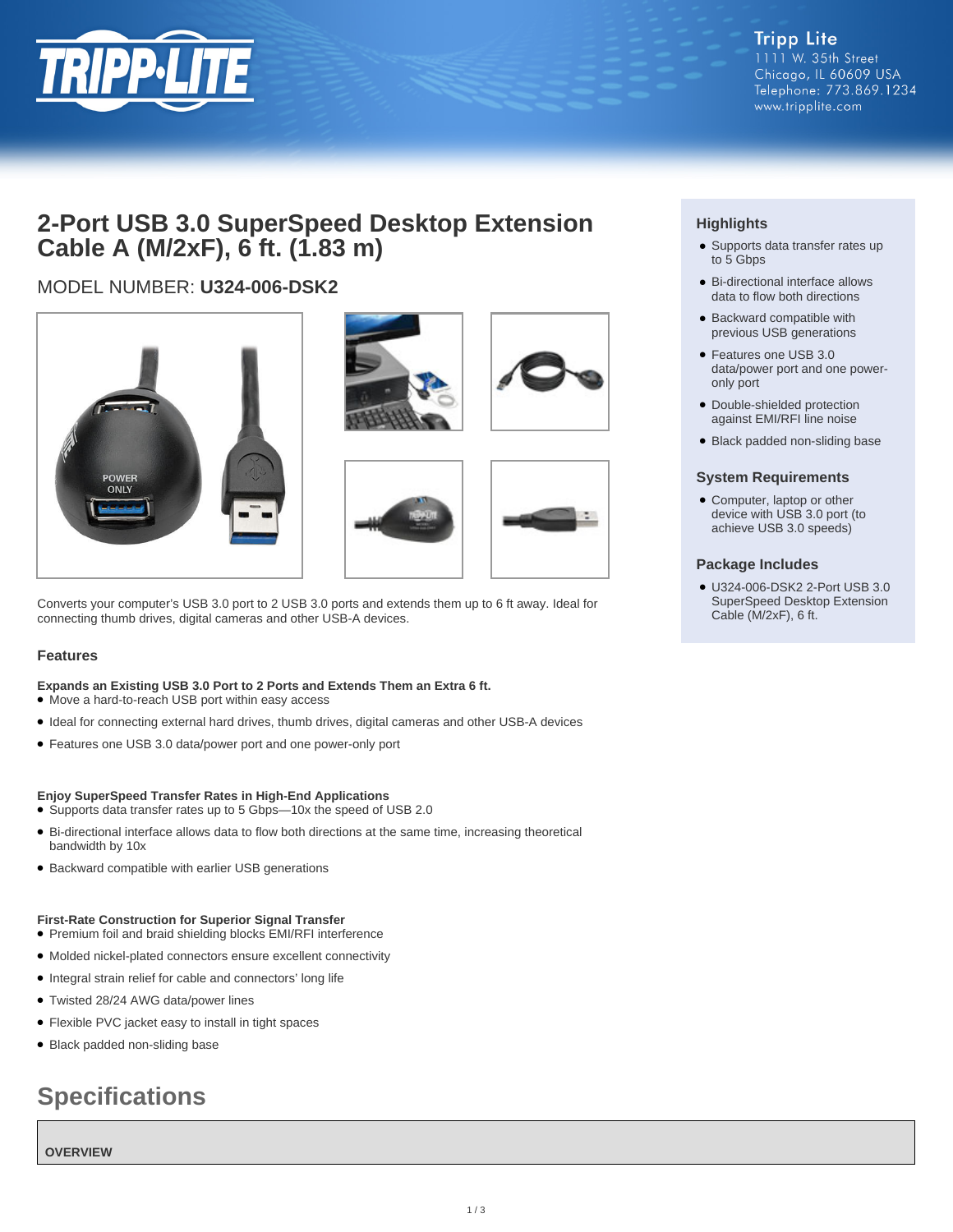

Tripp Lite<br>1111 W. 35th Street<br>Chicago, IL 60609 USA<br>Telephone: 773.869.1234<br>www.tripplite.com

| <b>UPC Code</b>                          | 037332199478                 |  |
|------------------------------------------|------------------------------|--|
| Technology                               | USB; USB 3.x                 |  |
| USB Cable Type                           | Passive                      |  |
|                                          |                              |  |
| <b>INPUT</b>                             |                              |  |
| Maximum Input Amps                       | $\sqrt{2}$                   |  |
| <b>CHARGING</b>                          |                              |  |
| <b>Total Charging Watts</b>              | 10                           |  |
| <b>PHYSICAL</b>                          |                              |  |
| Material of Construction                 | <b>PVC</b>                   |  |
| Color                                    | <b>Black</b>                 |  |
| Cable Jacket Color                       | <b>Black</b>                 |  |
| Cable Jacket Material                    | <b>PVC</b>                   |  |
| Cable Jacket Rating                      | $VW-1$                       |  |
| Cable Outer Diameter (OD)                | 5.5mm                        |  |
| Cable Length (ft.)                       | $\,6$                        |  |
| Cable Length (m)                         | 1.83                         |  |
| Shipping Dimensions (hwd / cm)           | 13.49 x 10.01 x 1.27         |  |
| Shipping Dimensions (hwd / in.)          | 5.31 x 3.94 x 0.50           |  |
| Shipping Weight (kg)                     | 0.11                         |  |
| Shipping Weight (lbs.)                   | 0.24                         |  |
| Unit Packaging Type                      | Polybag                      |  |
| <b>ENVIRONMENTAL</b>                     |                              |  |
| <b>Operating Temperature Range</b>       | 32 to 104 F (0 to 40 C)      |  |
| Storage Temperature Range                | 14 to 131 F (-10 to 55 C)    |  |
| <b>Relative Humidity</b>                 | 5% to 90% RH, Non-Condensing |  |
| <b>Operating Humidity Range</b>          | 0% to 90% RH, Non-Condensing |  |
| Storage Humidity Range                   | 0% to 90% RH, Non-Condensing |  |
| Power Provided to Connected<br>Device(s) | 10W (5V/2A)                  |  |
| <b>CONNECTIONS</b>                       |                              |  |
| Side A - Connector 1                     | USB A (MALE)                 |  |
| Side B - Connector 1                     | (2) USB A (FEMALE)           |  |
| <b>Connector Plating</b>                 | Nickel                       |  |